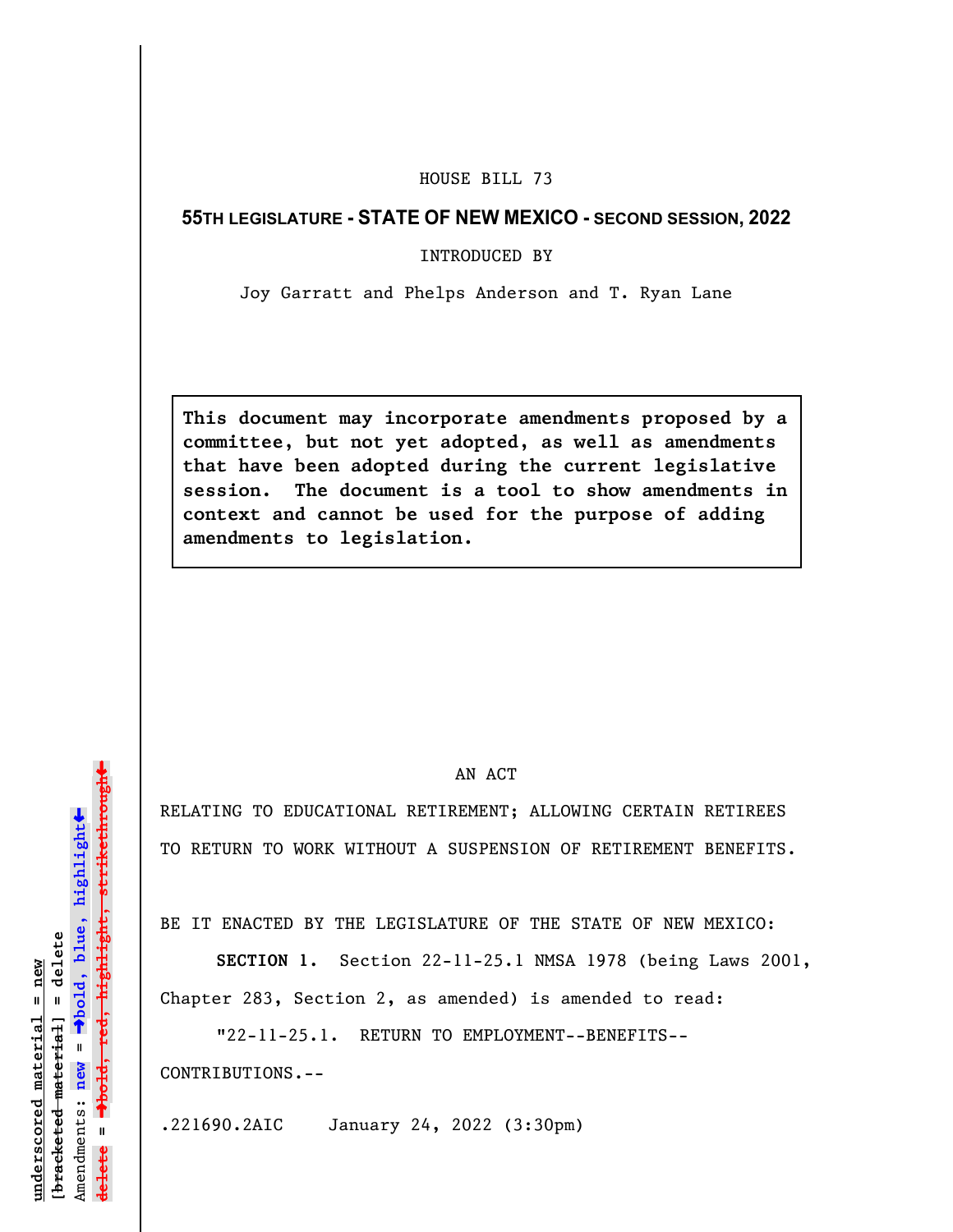HB73/a

A. Except as otherwise provided in Subsections B, F, [and] H and I of this section, until January 1, 2024, a retired member who begins employment with a local administrative unit at a level greater than one-quarter fulltime employee, regardless of salary level, is required to suspend the member's retirement benefits until the end of that employment unless the member has not rendered service to a local administrative unit for at least twelve consecutive months after the date of retirement.

B. Until January 1, 2024, a retired member who retired on or before January 1, 2001, has not suspended or been required to suspend retirement benefits pursuant to the Educational Retirement Act and returns to employment with a local administrative unit is not required to suspend the member's retirement benefits.

C. A retired member who returns to employment with a local administrative unit in accordance with this section is entitled to receive retirement benefits during that employment but is not entitled to acquire or purchase service credit for that employment.

D. A retired member may return to employment with a local administrative unit only if the member submits an application to return to work, on a form prescribed by the board, the board approves the application and the applicant complies with other application rules promulgated by the board.

.221690.2AIC January 24, 2022 (3:30pm)

 $-2-$ 

 $\ddag$ º**bold, red, highlight, strikethrough**  $\ddot{\bullet}$ º**bold, blue, highlight** bracketed material] = delete **[bracketed material] = delete** inderscored material = new **underscored material = new** Amendments: **new** =  $\mathbf{u}$ Amendments: new **delete =**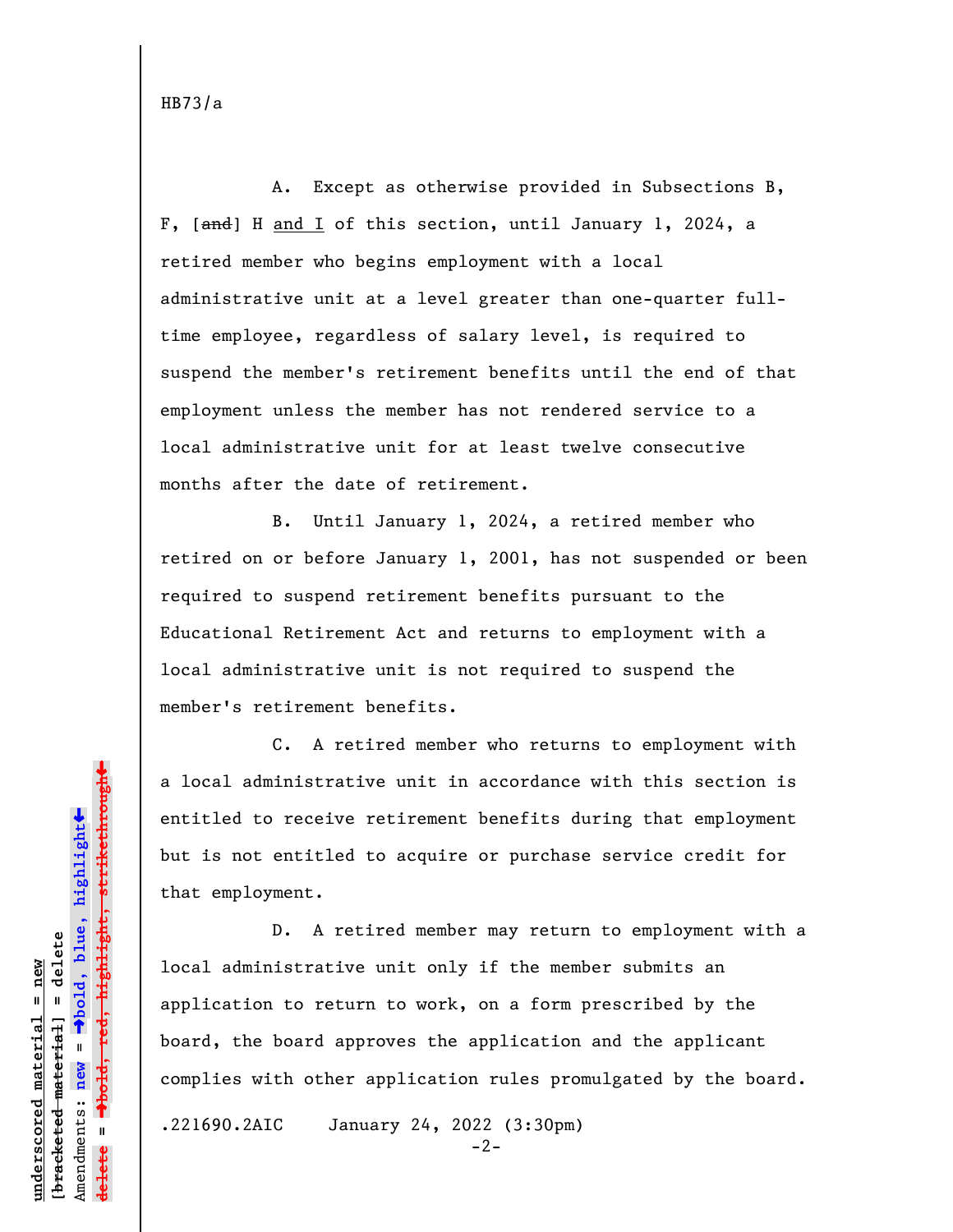E. A retired member who returns to employment pursuant to Subsection A, B **HEC**º**or F**»**HEC HEC**º**, F or I**»**HEC** of this section shall make nonrefundable contributions to the fund as would be required by Section 22-11-21 NMSA 1978 if the retired member were a non-retired employee. The local administrative unit employing the retired member shall likewise make contributions as would be required by that section.

F. Until January 1, 2024, a retired member who retired on or before January 1, 2001, who suspended or was required to suspend retirement benefits under the Educational Retirement Act is not required to suspend the member's retirement benefits if the retired member has not rendered service to a local administrative unit for an additional twelve or more consecutive months, not including any part of a summer or other scheduled break or vacation period, after the initial date of retirement.

G. A retired member who returns to employment with a local administrative unit shall make contributions to the retiree health care fund during the period of that employment and in the amount specified in Section 10-7C-15 NMSA 1978. The local administrative unit employing the retired member shall likewise make contributions during the period of that employment and in the amount specified in that section.

H. A retired member may return to employment with a local administrative unit without a suspension of the member's

.221690.2AIC January 24, 2022 (3:30pm)

**underscored material = new [bracketed material] = delete**

bracketed material] = delete inderscored material = new

Amendments: **new** =

Amendments: new =

**delete =**

º**bold, blue, highlight**

º**bold, red, highlight, strikethrough**

 $\ddot{\bullet}$ 

 $\ddag$ 

-3-

HB73/a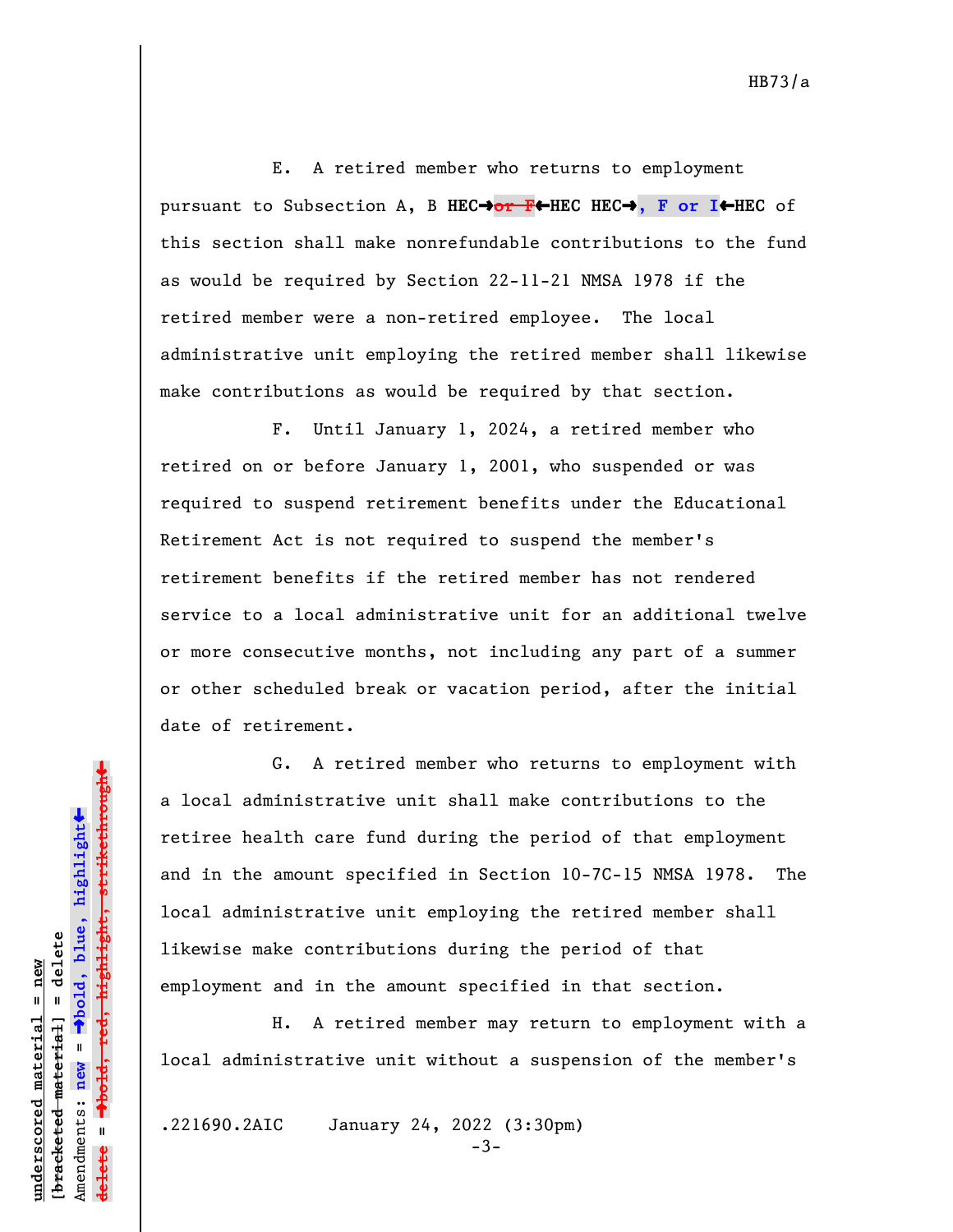retirement benefits; provided that:

(1) the retired member has not rendered service to a local administrative unit for at least ninety days after the date of retirement;

(2) prior to the date of retirement, or within ninety days after the date of retirement, the retired member did not enter into any formal or informal agreement with a local administrative unit or with any contractor providing services to a local administrative unit to return to employment; and

(3) the retired member earns a salary of less than fifteen thousand dollars (\$15,000) per year.

I. A retired member may return to employment with a local administrative unit without a suspension of the member's retirement benefits; provided that:

(1) the retired member has not rendered service to a local administrative unit for at least ninety days after the date of retirement; and

(2) the retired member returns to employment for a period of no more than thirty-six consecutive or nonconsecutive months pursuant to this subsection.

 $[\frac{1}{\sqrt{1}}]$  J. As used in this section:

(1) "rendered service" includes employment, whether full or part time; substitute teaching; voluntarily performing duties that would otherwise be, or in the past have

.221690.2AIC January 24, 2022 (3:30pm)

**underscored material = new [bracketed material] = delete**

bracketed material] = delete inderscored material = new

Amendments: **new** =

Amendments: new  $\mathbf{u}$ 

 $\mathbf{I}$ 

**delete =**

º**bold, blue, highlight**

º**bold, red, highlight, strikethrough**

highlight, strikethrough

 $\ddot{\bullet}$ 

»